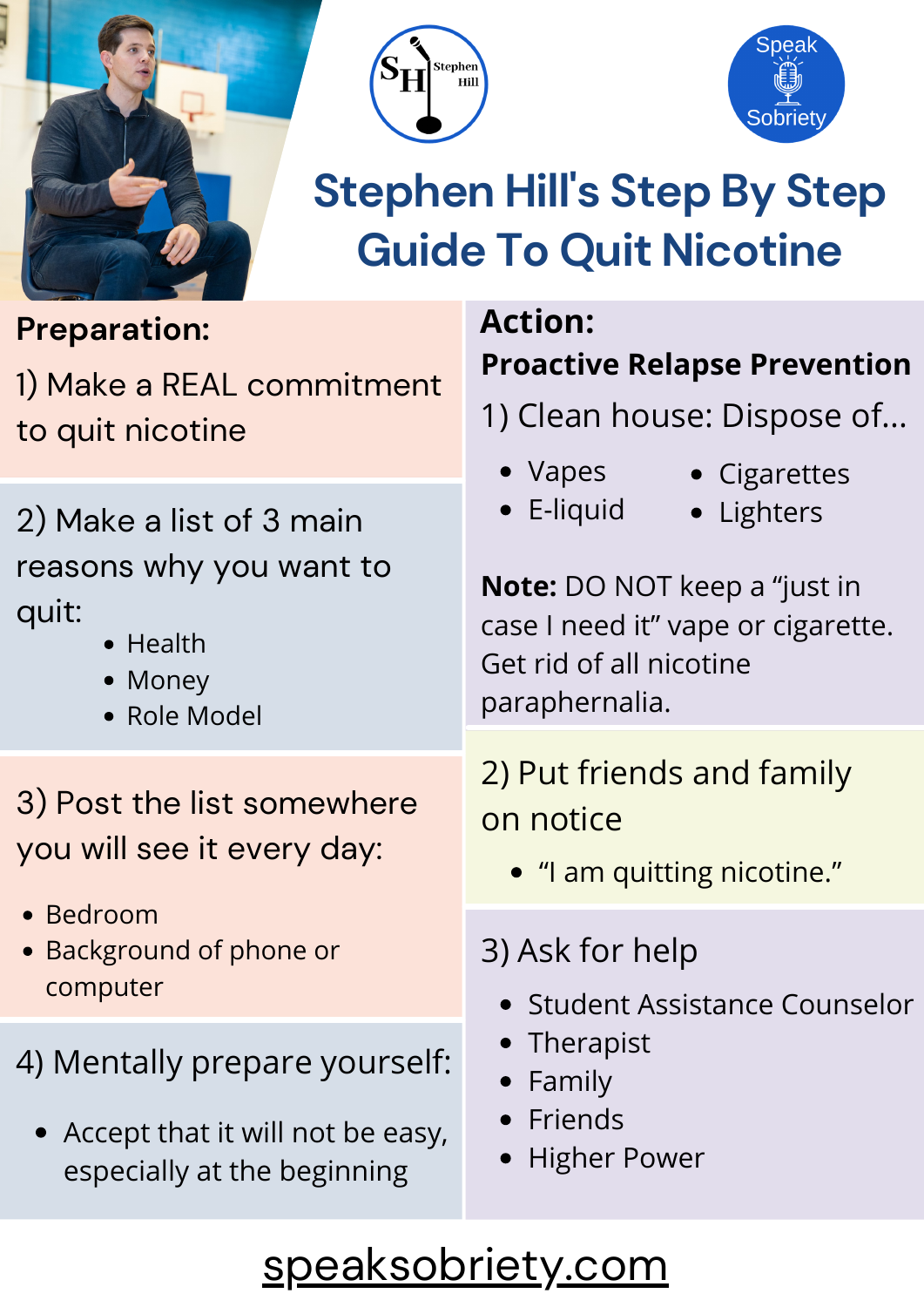#### 4) Wellness Warrior:

- Exercise
	- Weightlifting
	- o Running/Walking
	- Yoga
- Nutrition
	- o Healthy Foods
	- o Drink Water

**Note:** There are also many other ways to practice overall wellness (meditation, volunteering, etc.)

### 5) Avoid negative influence/ temptation:

- People
- Places
- Things



#### **Action: Reactive Relapse Prevention**

1) Exposure to nicotine exit strategy:

- Speak up
- Walk away
- Call someone

2) Coping with urges & anxiety:

- Breathe
- Own the uncomfortable feeling
- "It's ok to feel this way"
- This feeling is only temporary
- MOVE
	- Walk • Music
	- Talk • Read
	- Pray
- Go back to list

Do not get discouraged if you have a slip or get off to a rough start. Take it one day at a time and take pride in each day you are nicotine-free. It is no easy task and a major accomplishment that you should be very proud of! YOU GOT THIS!

# [speaksobriety.com](http://speaksobriety.com/)